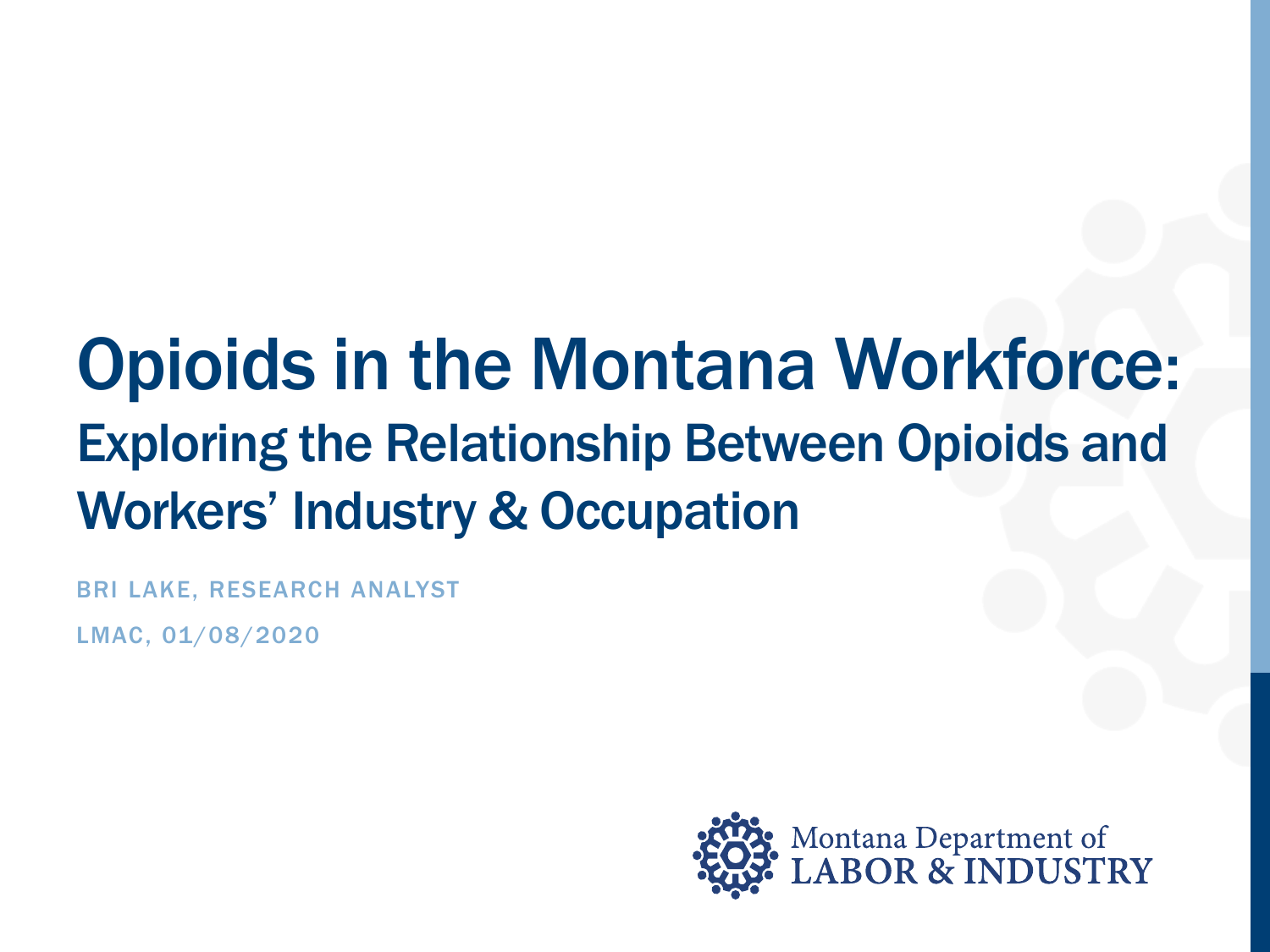## Purpose

Examine the association between opioid prescribing among injured workers and opioid-related overdose deaths in Montana by industry and occupation and to understand if the trends seen nationally and among other states are similar within the Montana workforce.

#### Previous Research:

- **Construction and mining industries** were more likely than other industries to receive an opioid prescription for pain, as well as higher rates of receiving opioids on a longer-term basis, higher rates of opioid prescriptions with a morphine equivalent dose of ≥50, and higher rates of having at least a 60-day supply of opioids within a 90-day period (Thumula et al., 2018).
- Using the National Survey on Drug Use and Health for survey years 2012 through 2014, which included over 77,000 employed participants, found that the prevalence of pain medication use disorder across all participants was 0.8%, and industry sectors with higher than average prevalence included workers employed in **entertainment, recreation and food service industries (1.6%), followed** by construction (1.3%), mining (1.0%), and other services (1.0%) (Gopleurd, et al., 2017).
- CDC analyzed data from the National Occupational Mortality Surveillance and found that **construction occupations** had the highest mortality rates for both prescription opioid-related overdose deaths and for heroin-related overdose deaths. Other occupations with high prescription opioid-related overdose deaths included **mining, oil and gas extraction, and health care practitioners** (Morano et al.,  $2018$ ).
- Massachusetts Department of Public Health found that both the **construction industry sector and construction and extraction occupations** had significantly higher rates of opioid-related overdose deaths compared to other industries and occupations (Hawkins et al., 2018).
- Data from the Ohio Department of Health showed that **construction workers** were seven times more likely to experience an opioidrelated overdose death (Dissell, 2017).

#### Two primary sources of data:

- Montana workers' compensation data from the National Council on Compensation Insurance (NCCI)
- Death certificate data from the Montana Department of Public Health and Human Services (DPHHS)

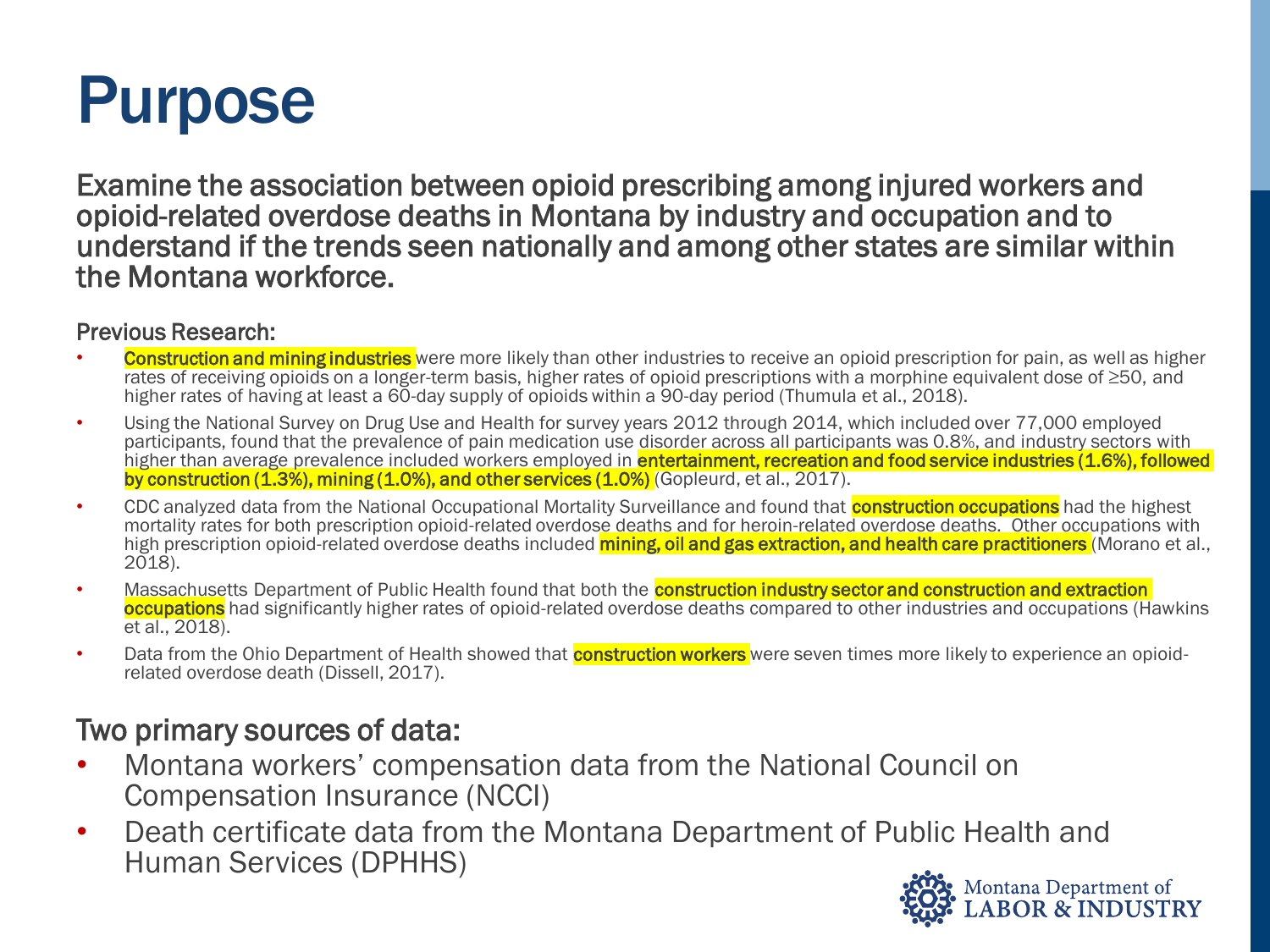## Injured Worker Opioid Prescribing in Workers' Compensation

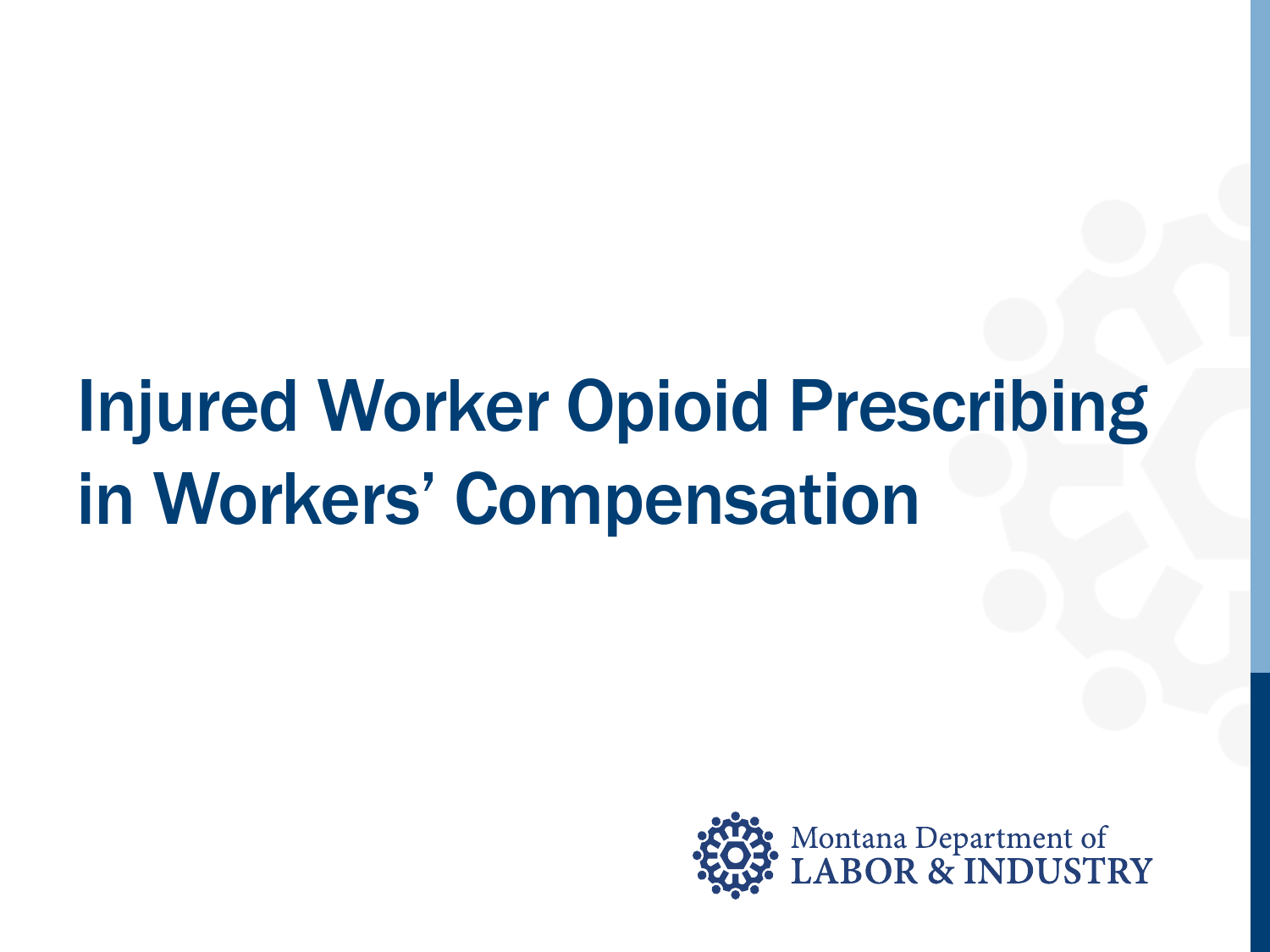## Data Overview

- Requested NCCI data on opioid claims for service years 2012-2017
	- Includes information by NCCI class codes and NCCI industry groups
	- Opioid claims occurred across 363 class codes, 24,482 total across all service years
- On average:
	- ≈4,000 opioid claims/year
	- 65% of opioid claims were for males
	- 31% of opioid claims were for individuals age 45-54
	- 18% of opioid claims were for claims greater than 10 years mature
- Examined the data in two ways:
	- Overall Distribution
	- Distribution Within a Single Class Code

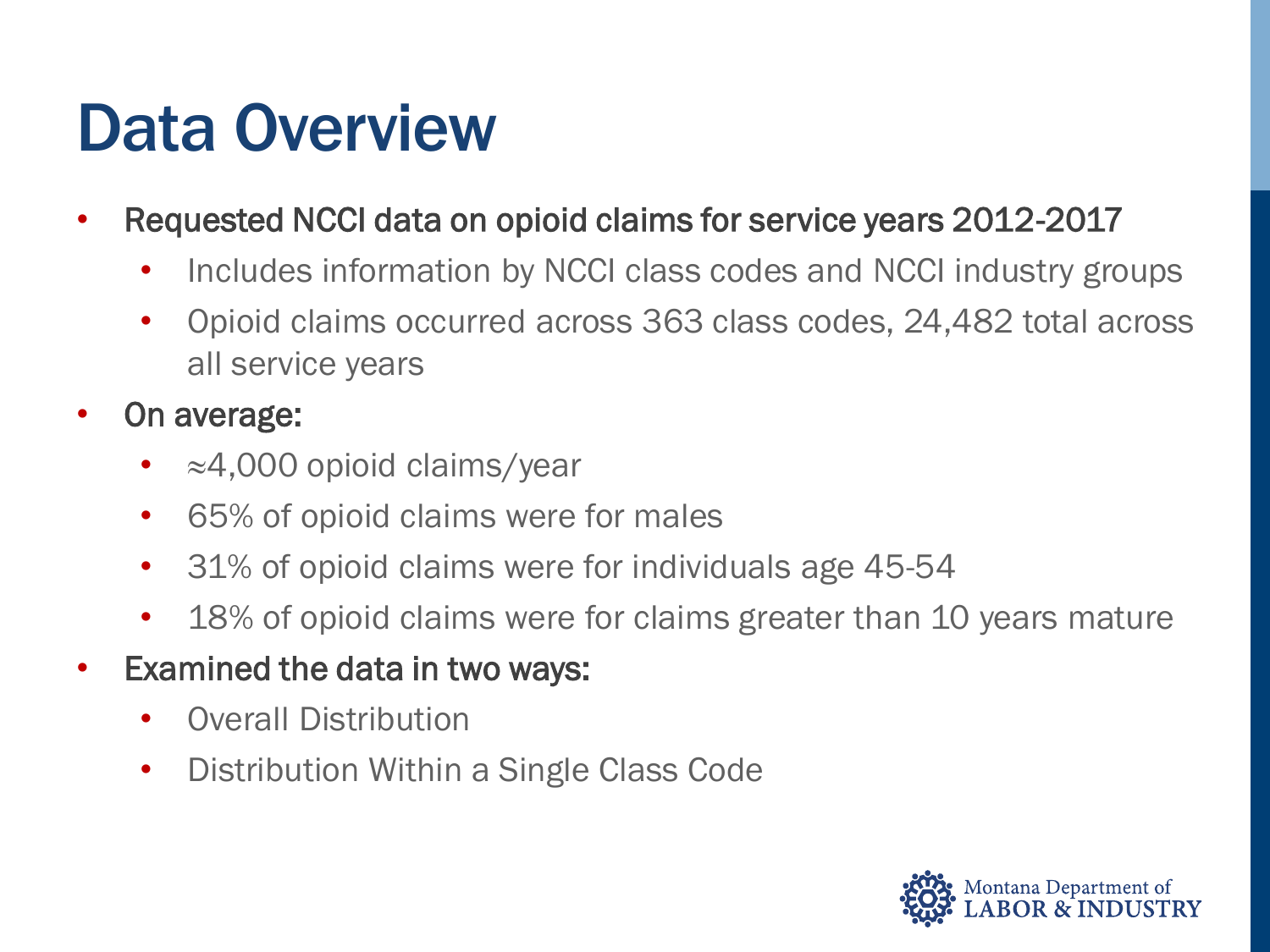### NCCI Class Codes with Largest Overall Share of Opioid Claims

• Every service year, 28 class codes comprise >50% of all opioid claims

|                          |                                                         | <b>Mean</b> |                      |                                                          | Mean |
|--------------------------|---------------------------------------------------------|-------------|----------------------|----------------------------------------------------------|------|
| <b>Good and Services</b> |                                                         |             |                      | Contracting                                              |      |
| 0006                     | Farm Or Ranch--All Employees & Drivers                  | 4.4%        | 5645                 | Carpentry - Construction Of Residential Dwellings Not    | 3.0% |
| 8380                     | Automobile Service Or Repair Center & Drivers           | 3.9%        |                      | <b>Exceeding Three Stories In Height</b>                 |      |
| 9079/                    | <b>Restaurant NOC</b>                                   |             | 5403                 | <b>Carpentry - Construction Of Residential Dwellings</b> |      |
| 9082                     |                                                         | 3.1%        |                      | <b>Exceeding Three Stories In Height Or Commercial</b>   | 1.2% |
| 8017                     | <b>Store: Retail NOC</b>                                | 3.0%        |                      | <b>Buildings And Structures</b>                          |      |
| 9052                     | Hotel: All Other Employees & Salespersons, Drivers      | 2.5%        | 5183                 | <b>Plumbing NOC &amp; Drivers</b>                        | 1.1% |
| 8824                     | <b>Retirement Living Centers: Health Care Employees</b> | 2.5%        | 9421                 | <b>State Of Montana Department Of Transportation</b>     |      |
| 8864                     | Social Services Organization-All Employees &            |             |                      | Employees--All Other Employees & Drivers                 | 1.1% |
|                          | Salespersons, Drivers                                   | 1.9%        |                      | <b>Office and Clerical</b>                               |      |
| 8006                     | <b>Gasoline Station: Self-Service And</b>               | 1.8%        | 8810                 | <b>Clerical Office Employees NOC</b>                     | 3.2% |
|                          | Convenience/Grocery-Retail                              |             | 8833                 | <b>Hospital: Professional Employees</b>                  | 1.2% |
| 8033                     | <b>Store: Meat, Grocery And Provision Stores</b>        | 1.8%        | 8742                 | Salespersons Or Collectors-Outside                       | 1.1% |
|                          | <b>Combined-Retail NOC</b>                              |             | 8832                 | <b>Physician &amp; Clerical</b>                          | 1.1% |
| 8842                     | Group Homes-All Employees & Salespersons,               | 1.4%        | <b>Miscellaneous</b> |                                                          |      |
|                          | <b>Drivers</b>                                          |             | 7219                 | Trucking: NOC-All Employees & Drivers                    | 2.6% |
| 8834                     | State Of Montana Asylum, Hospital, Home, And            |             | 7380                 | Drivers, Chauffeurs, Messengers And Their Helpers        | 1.3% |
|                          | Special School--Not Correctional--All Other             | 1.4%        |                      | NOC-Commercial                                           |      |
|                          | <b>Employees &amp; Drivers</b>                          |             | 7721                 | State Of Montana Penal Or Correctional Institution--All  | 1.0% |
| 8232                     | Lumberyard New Materials Only: All Other                |             |                      | <b>Other Employees &amp; Drivers</b>                     |      |
|                          | Employees & Yard, Warehouse, Drivers                    | 1.3%        |                      |                                                          |      |
| 9015                     | <b>Building Or Property Management - All Other</b>      |             |                      |                                                          |      |
|                          | <b>Employees</b>                                        | 1.2%        |                      |                                                          |      |
| 8835                     | Home, Public, And Traveling Healthcare--All             |             |                      |                                                          |      |
|                          | <b>Employees</b>                                        | 1.1%        |                      |                                                          |      |
| 9014                     | Janitorial Services By Contractors - No Window          |             |                      |                                                          |      |
|                          | Cleaning Above Ground Level & Drivers                   | 1.1%        |                      |                                                          |      |
| 9083                     | <b>Restaurant: Fast Food</b>                            | 1.0%        |                      | Montana Department of<br>LABOR & INDUSTRY                |      |
| 8010                     | <b>Store: Hardware</b>                                  | 1.0%        |                      |                                                          |      |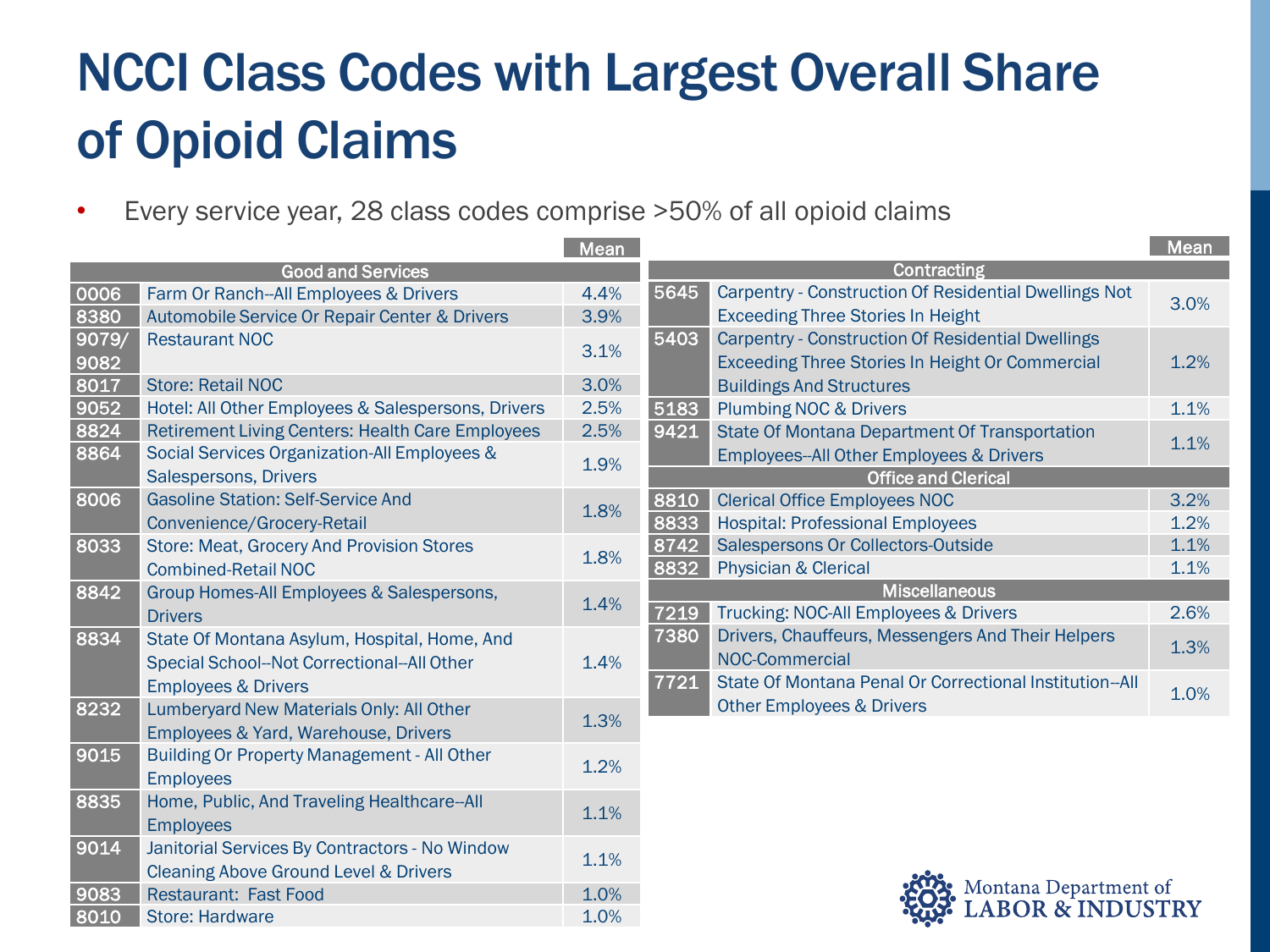### NCCI Class Codes with Largest Overall Share of Opioid Claims by Gender

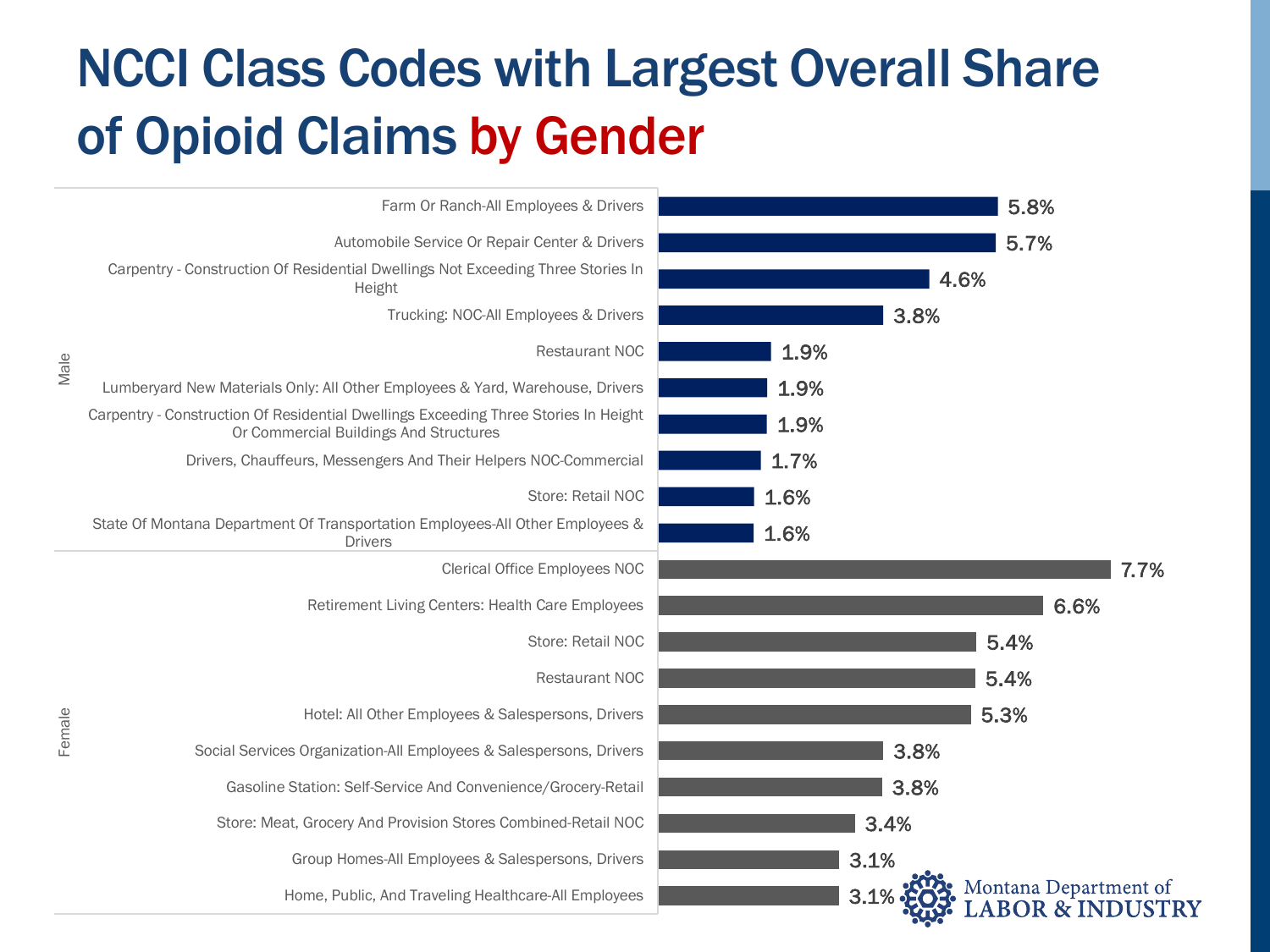### NCCI Class Codes with Largest Overall Share of Opioid Claims by Age at Injury

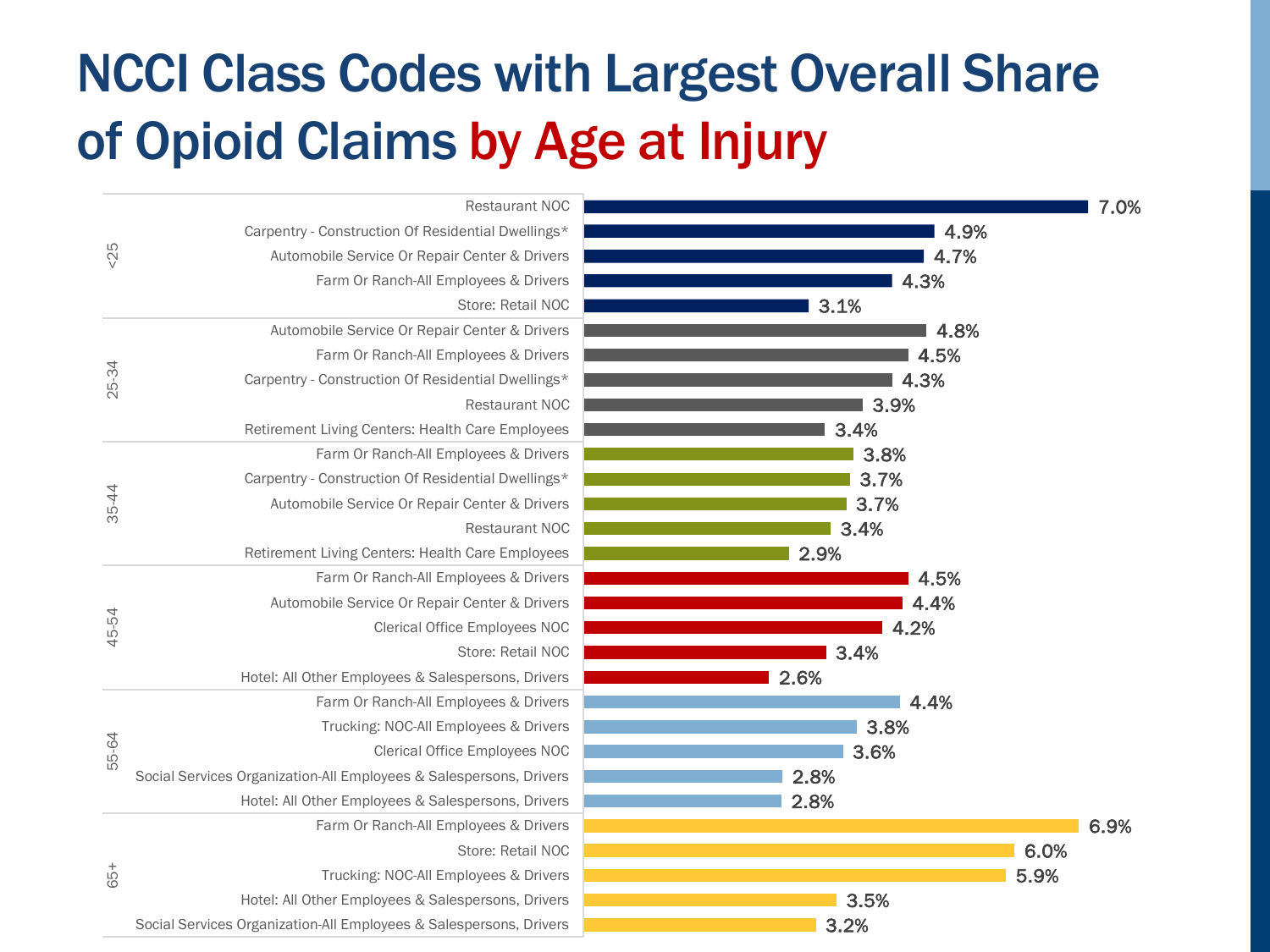## Overall Distribution is Limiting...

### …because it does not control for the size of the workforce in a given class code.

Assumption: Farm & Ranch class code likely has a high rate of opioid claims.

|                                                                   | <b>Farm &amp; Ranch Employment</b>                                                                | <b>Health Care Employment</b>                                               |
|-------------------------------------------------------------------|---------------------------------------------------------------------------------------------------|-----------------------------------------------------------------------------|
| American<br><b>Community Survey,</b><br><b>U.S. Census Bureau</b> | 5% of all employment in MT found within<br>Agriculture, Forestry, Fishing and Hunting<br>industry | 14% in Health Care and Social Assistance<br>industry                        |
| American<br><b>Community Survey,</b><br><b>U.S. Census Bureau</b> | 1.7% of all employment in MT found within<br>Farming, Fishing, and Forestry occupations           | 8.3% of all employment in MT found within<br><b>Health Care occupations</b> |
| Occupational<br>Employment<br><b>Statistics, BLS</b>              | 0.4% of all employment in MT found within<br>Farming, Fishing, and Forestry occupations           | 9.3% of all employment in MT found within<br><b>Health Care occupations</b> |

# of Opioid Claims <sup>↓</sup> # of Workers <sup>=</sup>

# of Opioid Claims \_ <sup>↑</sup> # of Workers <sup>=</sup>

Relatively ↑ Rate of Opioid Claims

Relatively ↓ Rate of Opioid Claims

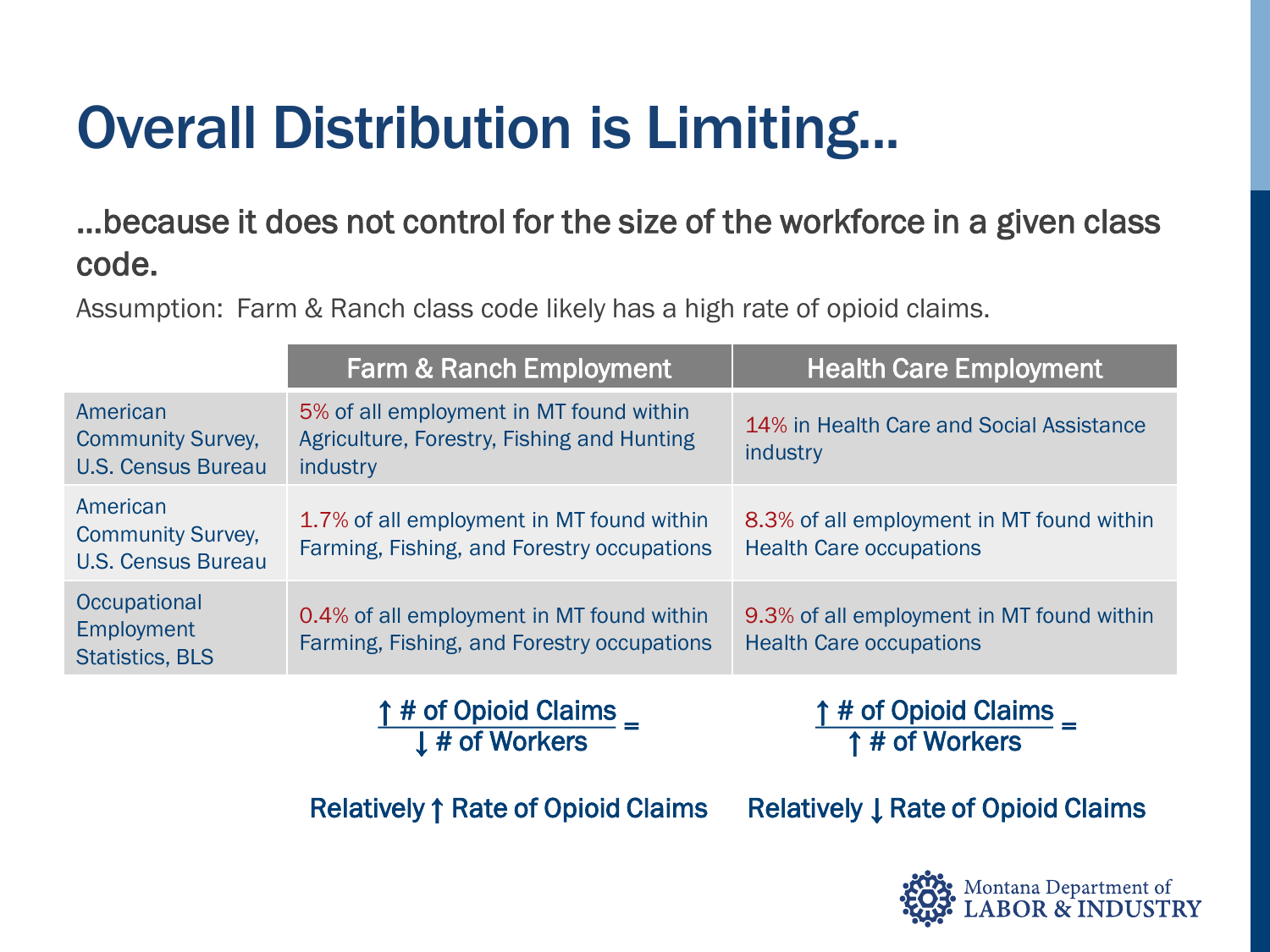### Opioid Claims by NCCI Class Code – Distributions Within a Single Class Code

Only includes class codes that averaged 20 or more opioid claims annually between service years 2012-2017

• Total =  $48$  class codes

### CDC Recommendations

- Caution when prescribing >50 MME/day, avoid prescribing >90 MME/day
- For acute pain, prescribe no more than needed for the expected duration of pain and notes that 3 days is generally sufficient, while 7 days is rarely necessary
- Reference:
	- 7-day prescription at 50 MME/day = 350 MME
	- 7-day prescription at 90 MME/day = 630 MME

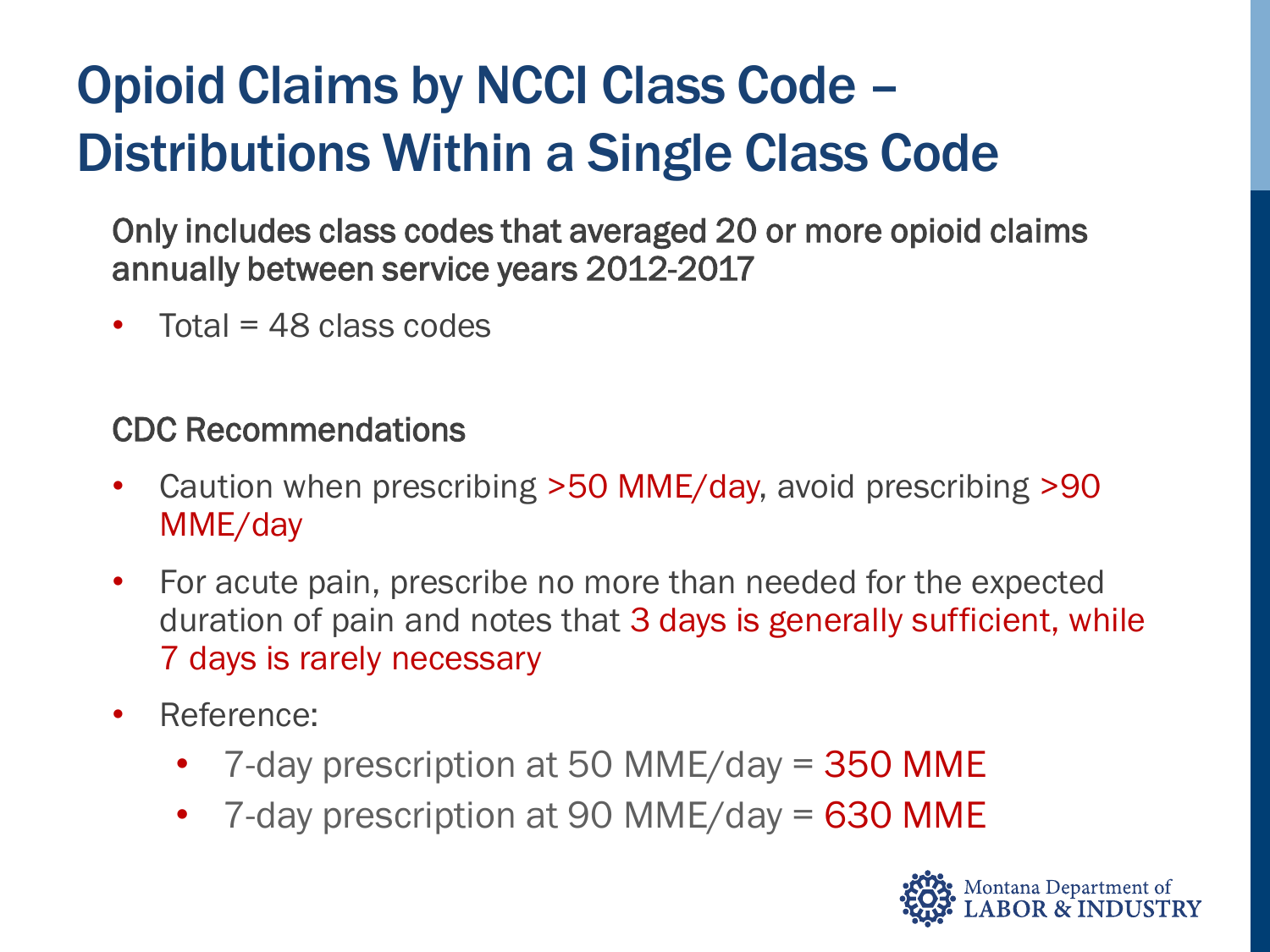|          | Restaurant NOC (9079)                                                        | 67%                         |
|----------|------------------------------------------------------------------------------|-----------------------------|
| $30% +$  | Painting Noc & Shop Operations, Drivers                                      | 32%                         |
|          | Logging Or Lumbering & Drivers                                               | 32%                         |
|          | Bus Co.: All Other Employees & Drivers                                       | 28%                         |
| 25%-29%  | Roofing-All Kinds & Drivers                                                  | 28%                         |
|          | Gasoline Dealer & Drivers                                                    | 28%                         |
|          | Saw Mill                                                                     | 26%                         |
|          | Trucking: NOC-All Employees & Drivers                                        | 26%                         |
|          | Janitorial Services By Contractors*                                          | 25%                         |
|          | Carpentry-Construction Of Residential Dwellings Not Exceeding Three Stories* | 25%                         |
|          | Home, Public, And Traveling Healthcare--All Employees                        | 25%                         |
|          | Store: Furniture & Drivers                                                   | 24%                         |
|          | State Of Montana Penal Or Correctional Institution*                          | 23%                         |
|          | Carpentry-Construction Of Residential Dwellings Exceeding Three Stories      | 23%                         |
|          | <b>Excavation &amp; Drivers</b>                                              | 23%                         |
|          | State Of Montana Asylum, Hospital, Home, And Special School*                 | 22%                         |
|          | Farm Or Ranch--All Employees & Drivers                                       | 22%                         |
|          | Drivers, Chauffeurs, Messengers And Their Helpers Noc-Commercial             | 22%                         |
|          | Building Or Property Management - All Other Employees                        | 22%                         |
|          | Store: Hardware                                                              | 22%                         |
|          | Retirement Living Centers: Health Care Employees                             | 22%                         |
| 20%-24%  | Lumberyard New Materials Only*                                               | 22%                         |
|          | Gasoline Station: Self-Service And Convenience/Grocery-Retail                | 22%                         |
|          | Automobile Service Or Repair Center & Drivers                                | 22%<br>$-Median = 21%$      |
|          | State Of Montana Department Of Transportation Employees*                     | 21%                         |
|          | State Of Montana Clerical Office Employees                                   | 21%                         |
|          | College: All Other Employees                                                 | 21%                         |
|          | Clerical Office Employees NOC<br>Plumbing NOC & Drivers                      | 21%<br>20%                  |
|          | Store: Meat, Grocery And Provision Stores Combined-Retail NOC                | 20%                         |
|          | Hotel: All Other Employees & Salespersons, Drivers                           | 20%                         |
|          | Heating, Ventilation, Air-Conditioning And Refrigeration Systems*            | 20%                         |
|          | Salespersons Or Collectors-Outside                                           | 20%                         |
|          | Store: Retail NOC                                                            | 19%                         |
|          | Electrical Wiring-Within Buildings & Drivers                                 | 19%                         |
|          | State Of Montana Professional Or Administrative Employees                    | <b>Average % of</b><br>18%  |
| 15%-19%  | Social Services Organization-All Employees & Salespersons, Drivers           | 18%                         |
|          | Building Material Dealer-New Materials Only: Store Employees                 | 17%                         |
|          | Hotel: Restaurant Employees                                                  | <b>Opioid Claims</b><br>17% |
|          | Police Officers & Drivers                                                    | 16%                         |
|          | Ski Area Operations                                                          | 16%                         |
|          | Hospital: Professional Employees                                             | 15%                         |
|          | Group Homes-All Employees & Salespersons, Drivers                            | <b>Within a</b><br>14%      |
|          | Physician & Clerical                                                         | 14%                         |
| $< 15\%$ | Restaurant NOC (9082)                                                        | 14%                         |
|          | College: Professional Employees & Clerical                                   | 14%                         |
|          | Hospital-Veterinary & Drivers                                                | <b>Class Code</b><br>13%    |
|          | Restaurant: Fast Food                                                        | 11%                         |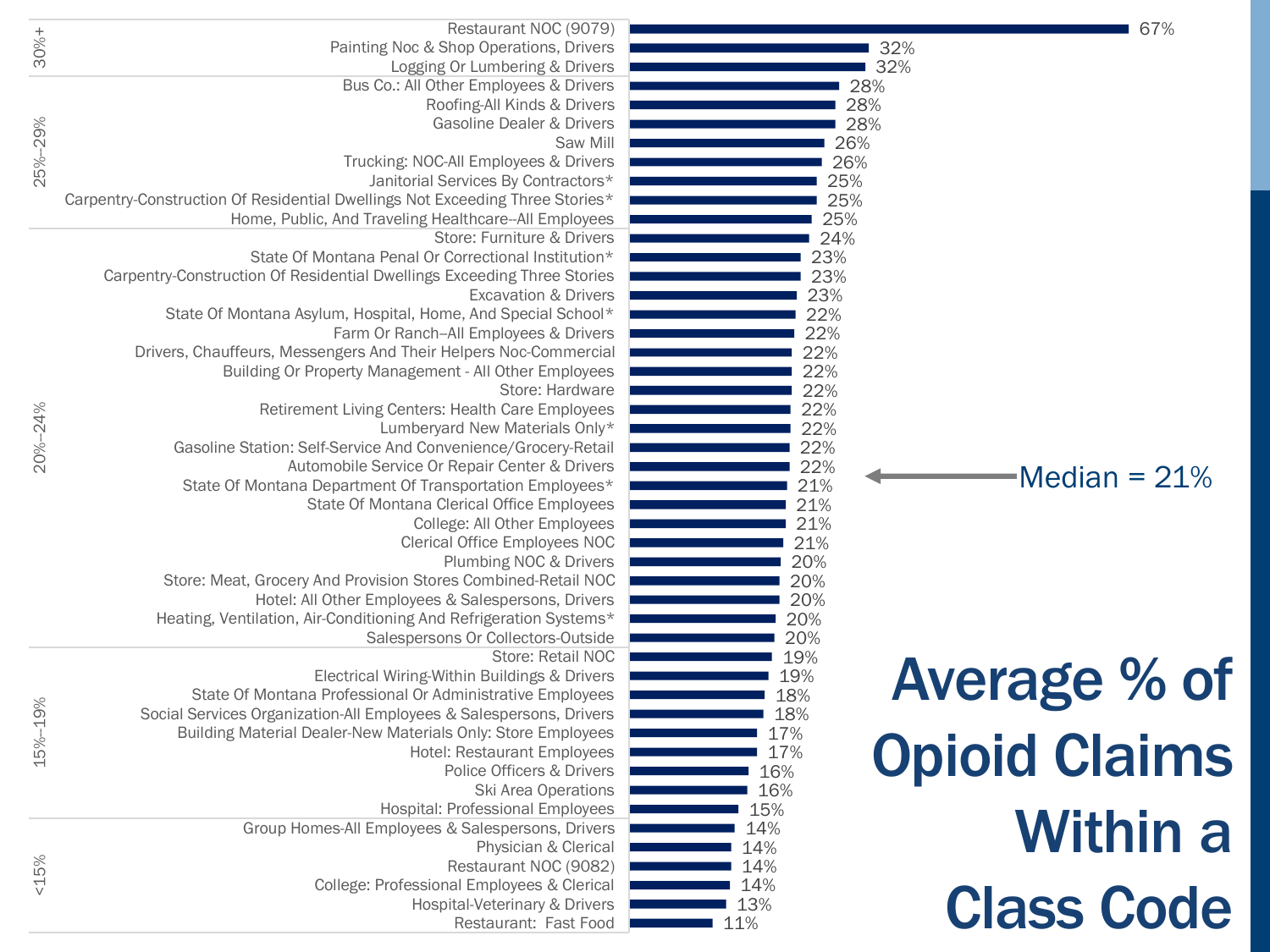|        |                      | Restaurant NOC (9079)                                                        | 29,629                      |
|--------|----------------------|------------------------------------------------------------------------------|-----------------------------|
|        |                      | Store: Furniture & Drivers                                                   | ■ 19,325                    |
|        |                      | Saw Mill                                                                     | 17,196                      |
|        | 15,000+              | Bus Co.: All Other Employees & Drivers                                       | 16,685                      |
|        |                      | Logging Or Lumbering & Drivers                                               | 15,381                      |
|        |                      | <b>Hospital: Professional Employees</b>                                      | 15,180                      |
|        |                      | Automobile Service Or Repair Center & Drivers                                | 14,728                      |
|        |                      | <b>Clerical Office Employees NOC</b>                                         | 13,522                      |
| 13,000 |                      | Heating, Ventilation, Air-Conditioning And Refrigeration Systems*            | 13,432                      |
|        | 11,000-12,999 14,999 | Social Services Organization-All Employees & Salespersons, Drivers           | 12,690                      |
|        |                      | State Of Montana Professional Or Administrative Employees                    | 12,663                      |
|        |                      | Lumberyard New Materials Only*                                               | 11,722                      |
|        |                      | Building Or Property Management - All Other Employees                        | 11,220                      |
|        |                      | Carpentry-Construction Of Residential Dwellings Not Exceeding Three Stories* | 11,094                      |
|        |                      | Painting NOC & Shop Operations, Drivers                                      | 11,086                      |
|        |                      | Roofing-All Kinds & Drivers                                                  | 10,581                      |
|        |                      | Gasoline Station: Self-Service And Convenience/Grocery-Retail                |                             |
|        |                      |                                                                              | 10,296                      |
|        |                      | State Of Montana Department Of Transportation Employees*                     | 10,265                      |
|        |                      | Carpentry-Construction Of Residential Dwellings Exceeding Three Stories*     | 10,237                      |
|        |                      | <b>Excavation &amp; Drivers</b>                                              | 9,871                       |
|        | 9,000-10,999         | Salespersons Or Collectors-Outside                                           | 9,833                       |
|        |                      | Drivers, Chauffeurs, Messengers And Their Helpers NOC-Commercial             | 9,565                       |
|        |                      | Home, Public, And Traveling Healthcare--All Employees                        | Median = $9,258$<br>9,524   |
|        |                      | State Of Montana Clerical Office Employees                                   | 9,258                       |
|        |                      | Gasoline Dealer & Drivers                                                    | MME/claim<br>8,909          |
|        |                      | Plumbing NOC & Drivers                                                       | 8,652                       |
|        |                      | College: All Other Employees                                                 | 8,409                       |
|        |                      | State Of Montana Asylum, Hospital, Home, And Special School*                 | 8,293                       |
|        |                      | Trucking: NOC-All Employees & Drivers                                        | 8,135                       |
|        | 7,000-8,999          | Hotel: Restaurant Employees                                                  | 8,127                       |
|        |                      | Farm Or Ranch-All Employees & Drivers                                        | 7,988                       |
|        |                      | Store: Retail NOC                                                            | 7,986                       |
|        |                      | Police Officers & Drivers                                                    | 7,826                       |
|        |                      | State Of Montana Penal Or Correctional Institution*                          | 7,747                       |
|        |                      | Physician & Clerical                                                         | 7,594                       |
|        |                      | College: Professional Employees & Clerical                                   | 7,469                       |
|        |                      | Electrical Wiring-Within Buildings & Drivers                                 | 7,430                       |
|        |                      | Restaurant: Fast Food                                                        | 7,315                       |
|        | 5,000-6,999          | Store: Hardware                                                              | <b>Average MME</b><br>6,480 |
|        |                      | Store: Meat, Grocery And Provision Stores Combined-Retail NOC                | 6,459                       |
|        |                      | Retirement Living Centers: Health Care Employees                             | 5,885                       |
|        |                      | Hotel: All Other Employees & Salespersons, Drivers                           | 5,491                       |
|        |                      | Janitorial Services By Contractors*                                          | per Opioid Claim<br>5,165   |
|        |                      | Restaurant NOC (9082)                                                        | 3,965                       |
|        |                      | Hospital-Veterinary & Drivers                                                | 3,867                       |
|        | < 5,000              | Building Material Dealer-New Materials Only: Store Employees                 | ■ 3,676                     |
|        |                      | Group Homes-All Employees & Salespersons, Drivers                            | by Class Codes<br>■ 2,333   |
|        |                      | Ski Area Operations 1,119                                                    |                             |
|        |                      |                                                                              |                             |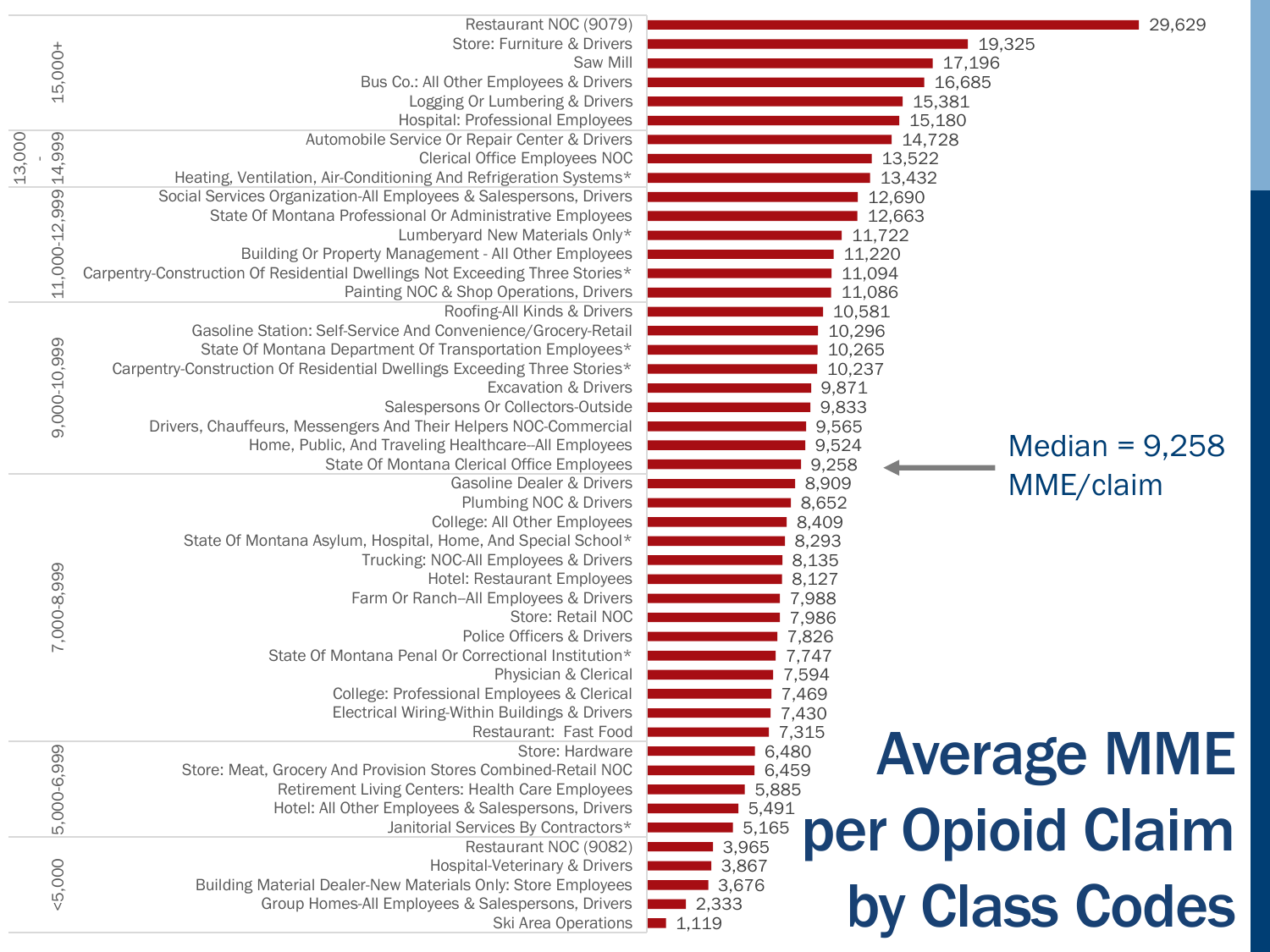### Opioid Claims by NCCI Class Code – Distributions Within a Single Class Code (cont'd)

Utilizing higher than recommended MME?

Utilizing opioids on a longer-term/chronic basis?

Small number of claims in each class codes consuming the majority of MME?

By service year, the % of opioid claims was trending down across *all* class codes and average MME was decreasing across *almost all* class codes

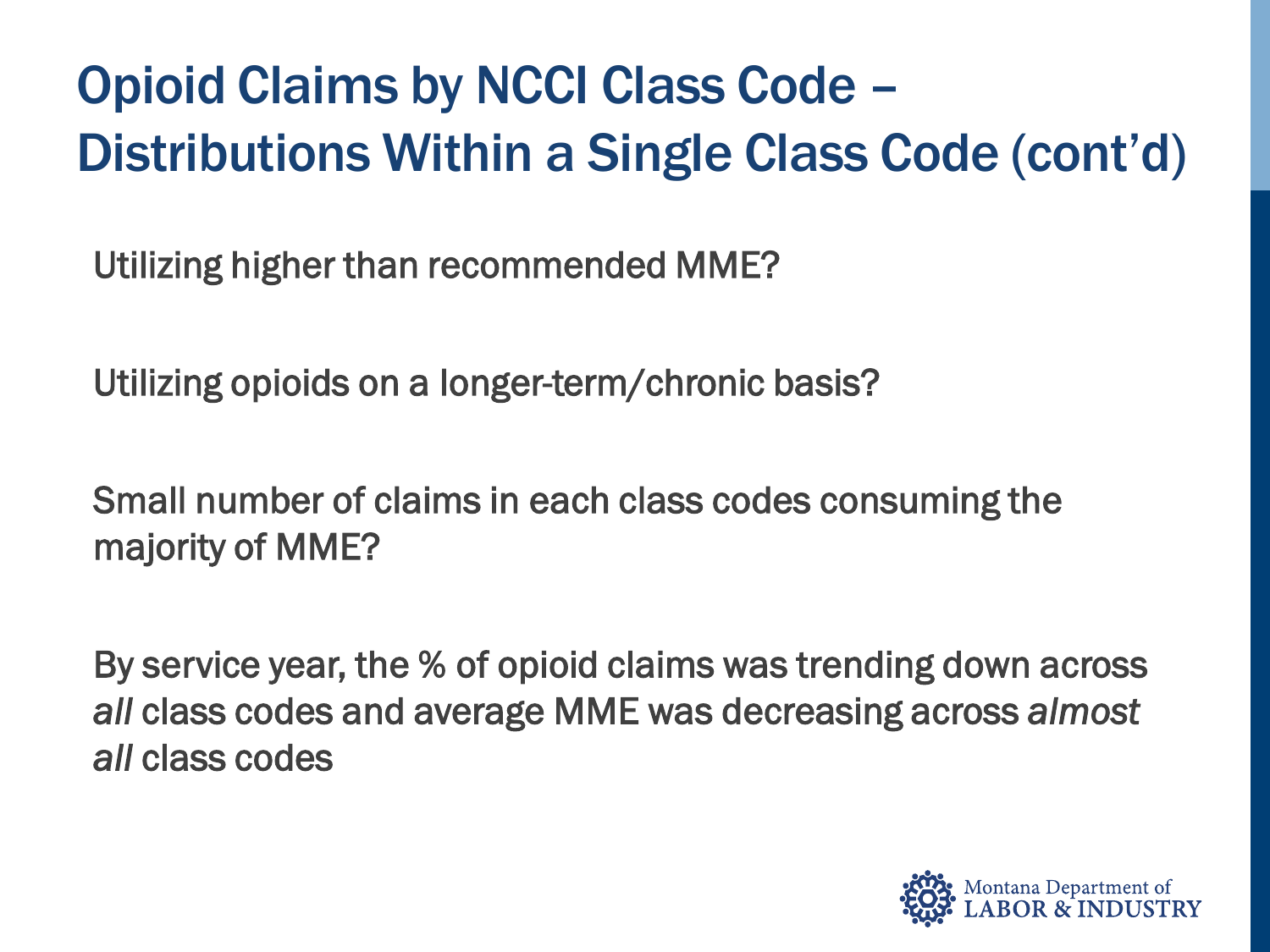## What's going on with Restaurants?

|                       | % of Opioid Claims<br>Within Class Code | <b>Average MME</b><br>per Opioid Claim |
|-----------------------|-----------------------------------------|----------------------------------------|
| Restaurant NOC - 9079 | 67%                                     | 29,629                                 |
| Restaurant NOC - 9082 | 14%                                     | 3.965                                  |



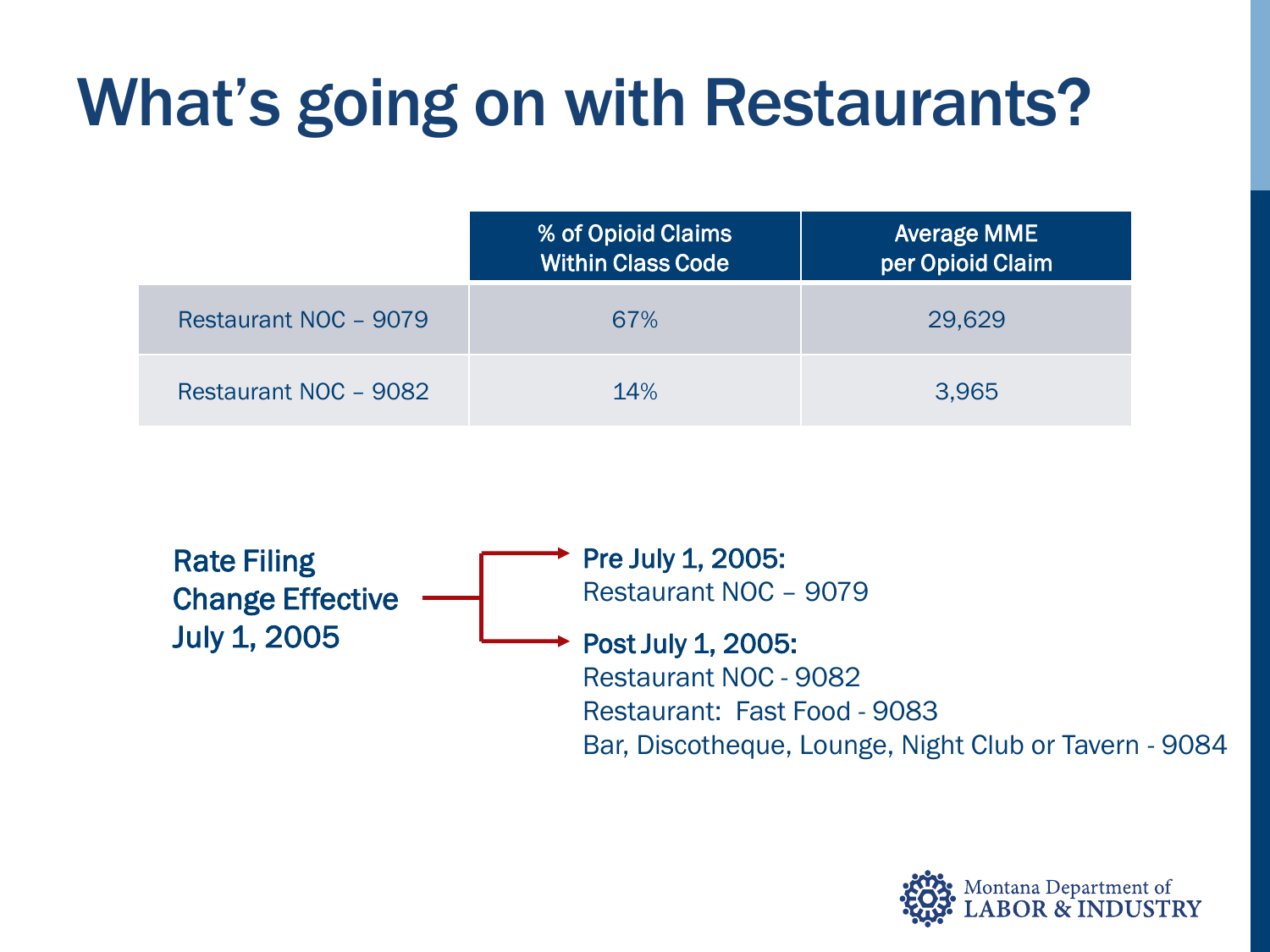## Opioid-Related Overdose Deaths

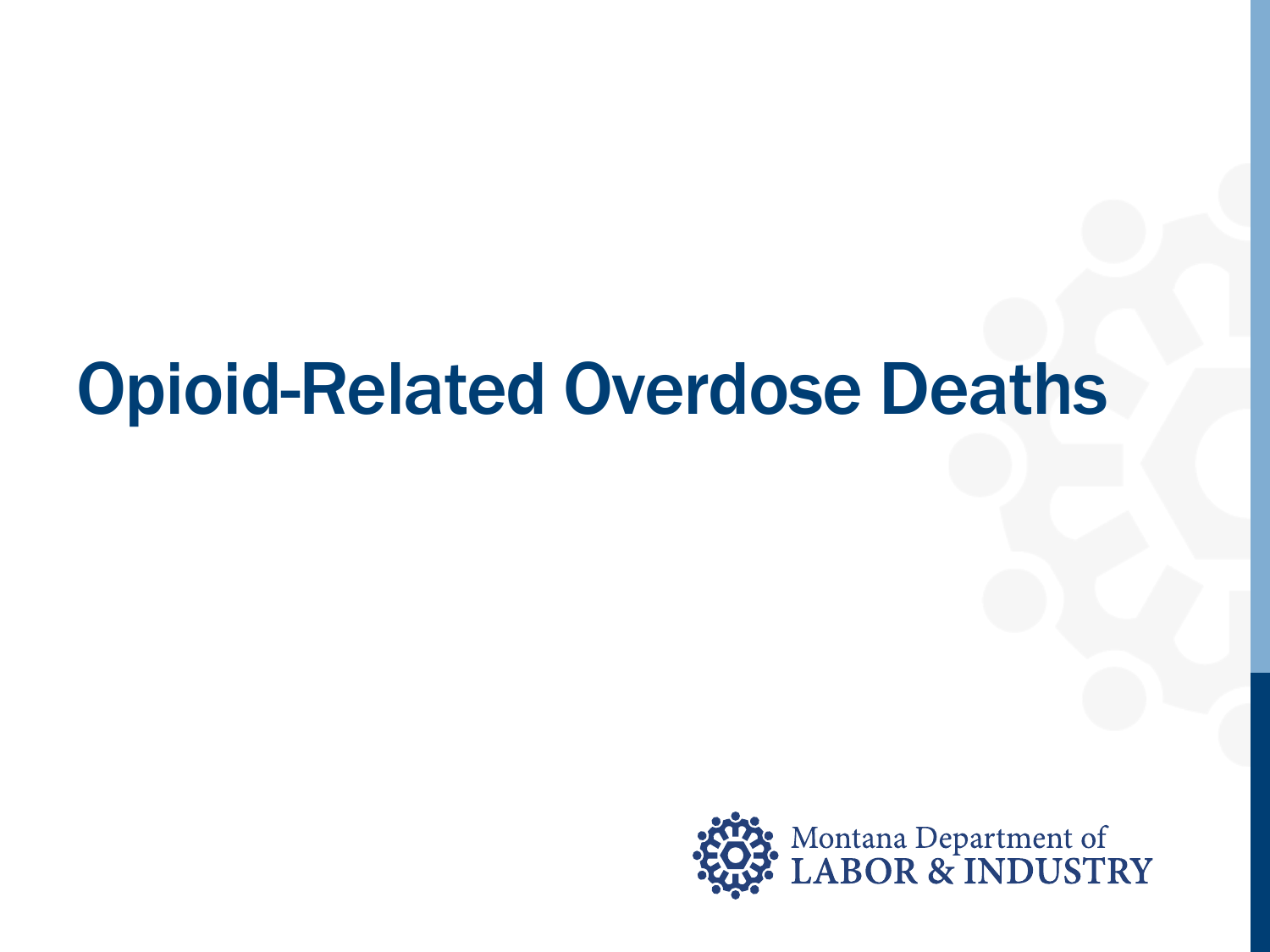## Data Overview

- Requested death certificate data from the Montana Department of Public Health and Human Services (DPHHS) from 2008-2017
	- Includes information on industry (NAICS) and occupation (SOC)
	- Total number of opioid-related overdose deaths:
		- By industry = 388
		- By occupation = 384
- Between 2008 and 2017:
	- 65% of all opioid-related overdose deaths were male
	- 91% were between the ages of 25 and 64
		- 29% were between ages 45 to 54
- American Community Survey 5-year estimates utilized to calculate rates
	- Issue: small counts

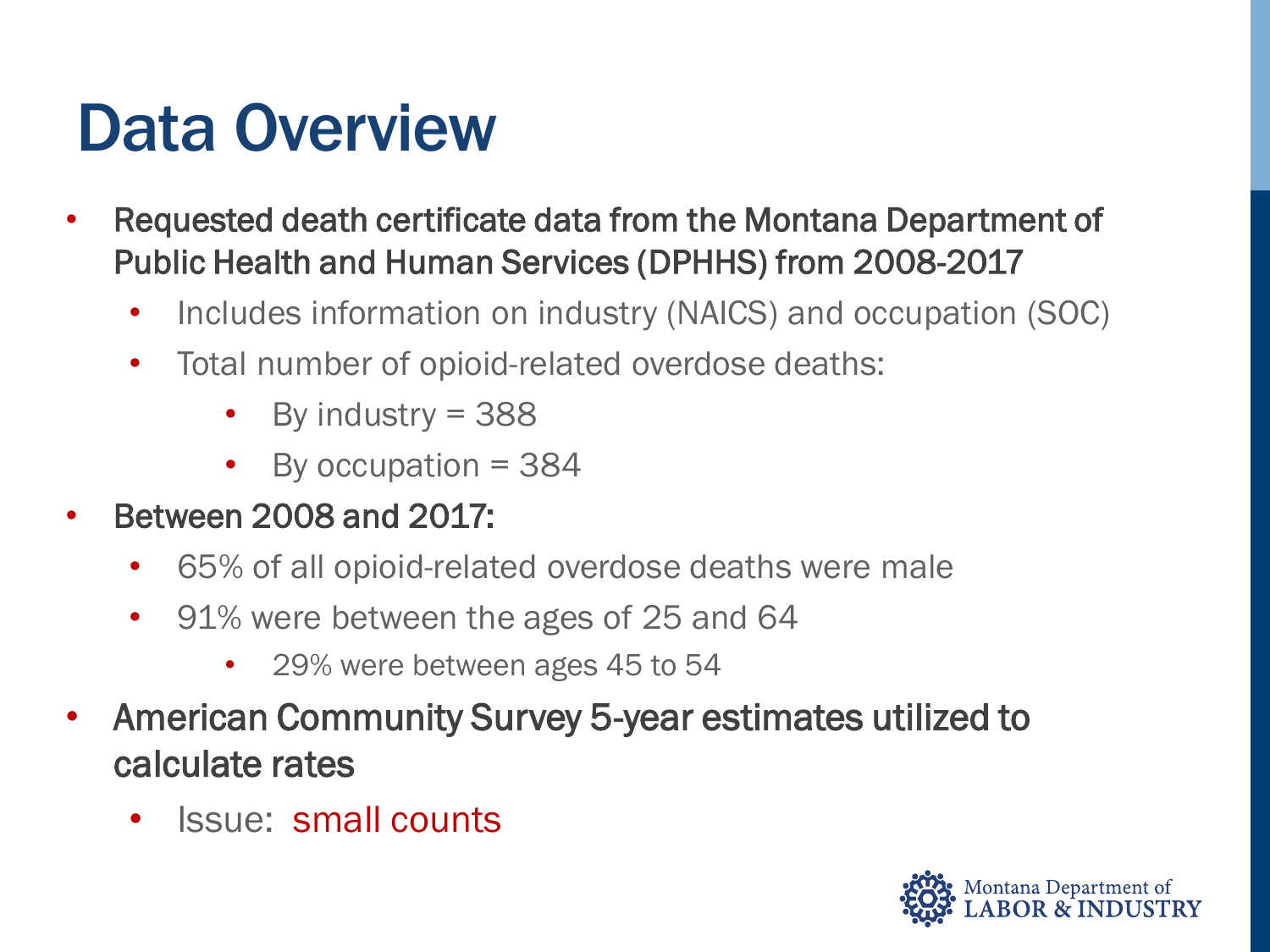### MT Rate of Opioid-Related Overdose Deaths per 100,000 – General vs. Working Population



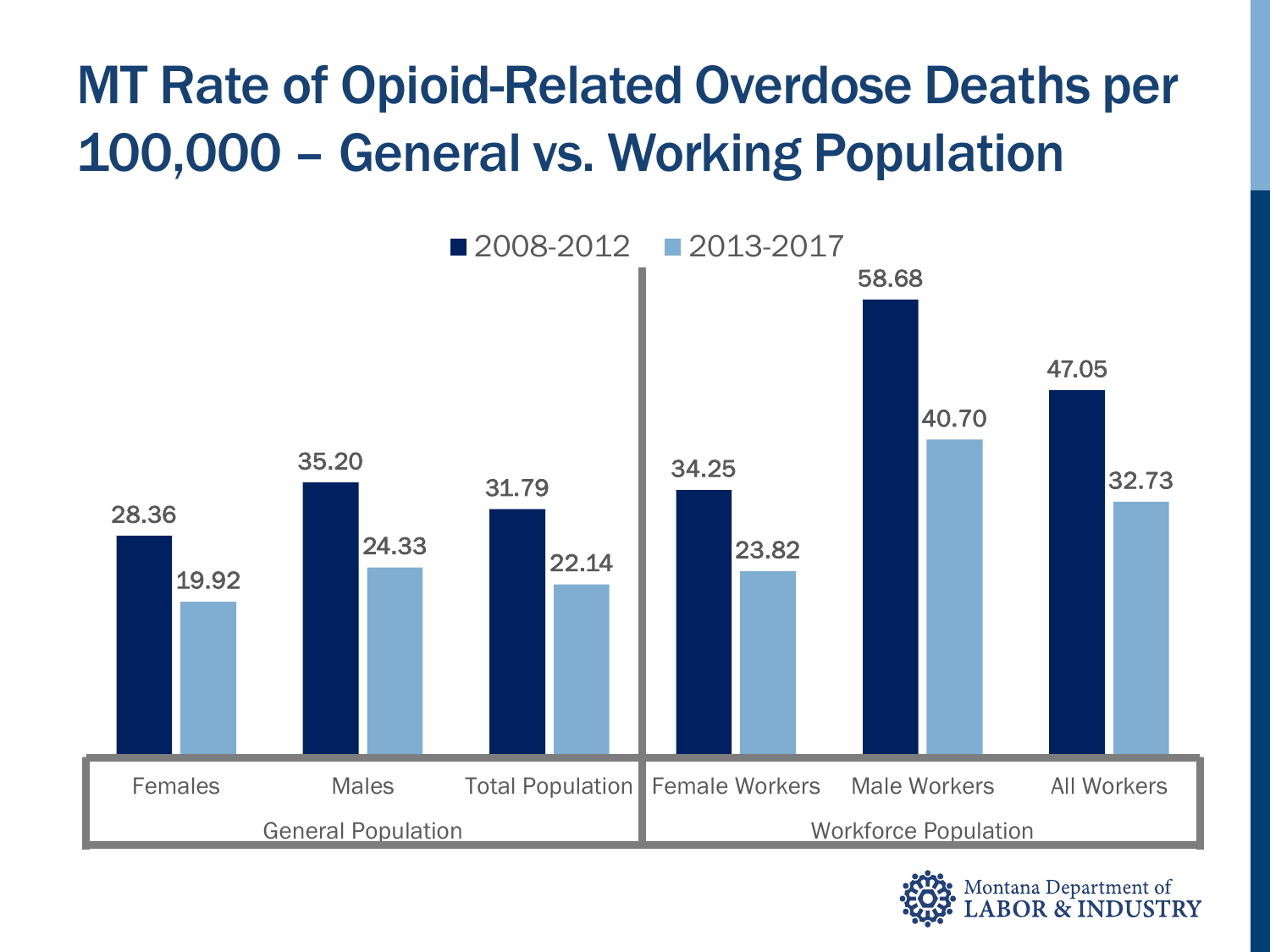### Opioid-Related Overdose Deaths by Industry (2008-2017)



|                                          | 2008-2017 Percent | 2008-2012 Rate per     | 2013-2017 Rate per |
|------------------------------------------|-------------------|------------------------|--------------------|
|                                          | of Total Deaths   | <b>100,000 Workers</b> | 100,000 Workers    |
| Construction                             | 17%               | 94.59                  | 70.83              |
| <b>Health Care and Social Assistance</b> | 14%               | 47.00                  | 33.51              |
| <b>Accommodation and Food Services</b>   | 13%               | 68.96                  | 55.00              |
| <b>All Workers</b>                       | 100%              | 47.05                  | 32.73              |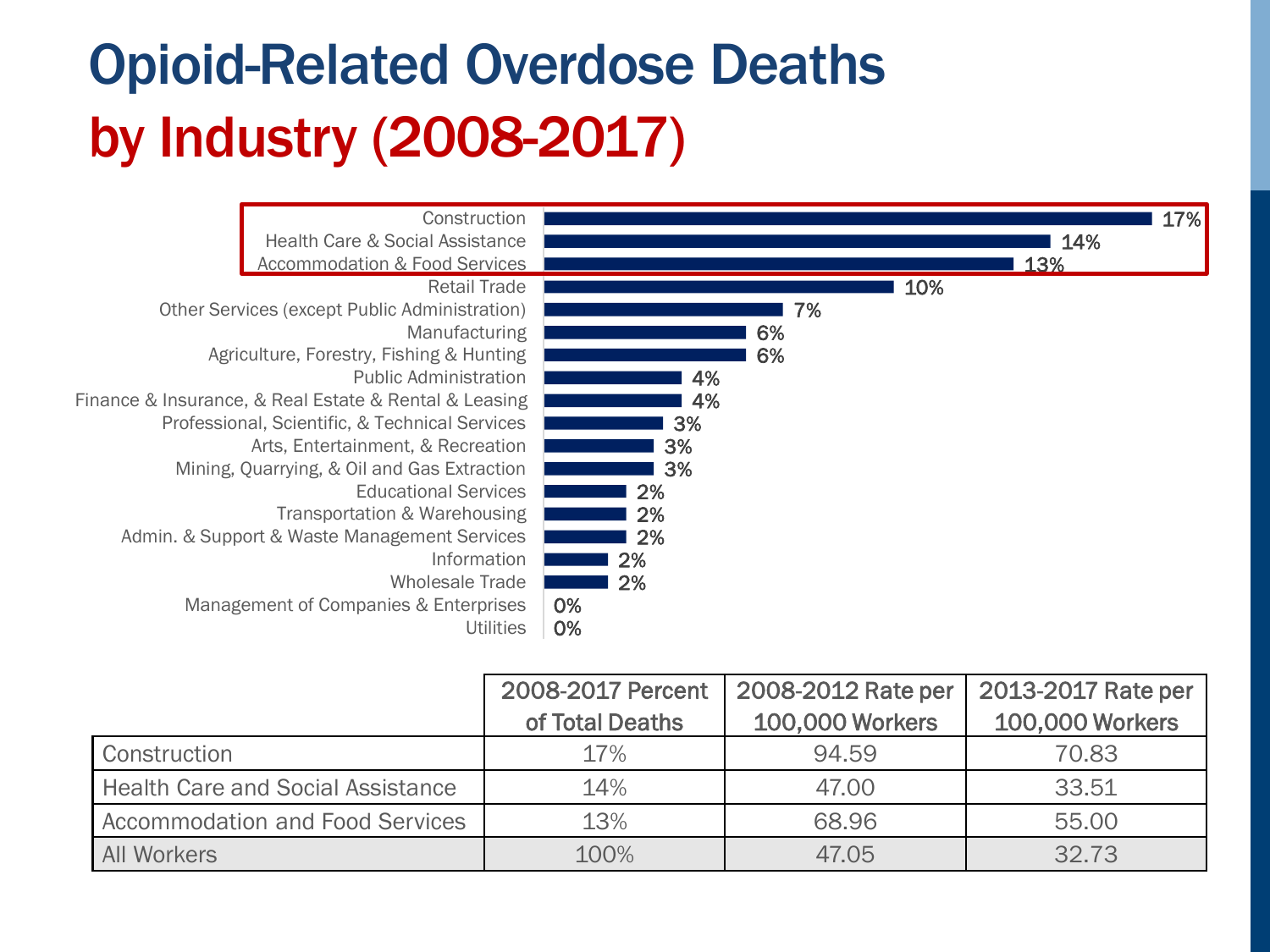### Opioid-Related Overdose Deaths by Occupation (2008-2017)



|                                                 | 2008-2017 Percent | 2008-2012 Rate Per     | 2013-2017 Rate Per     |
|-------------------------------------------------|-------------------|------------------------|------------------------|
|                                                 | of Total Deaths   | <b>100,000 Workers</b> | <b>100,000 Workers</b> |
| Service and Support                             | 28%               | 69.51                  | 48.73                  |
| <b>Healthcare Support</b>                       | 4%                |                        |                        |
| <b>Protective Services</b>                      | 2%                |                        |                        |
| Food Preparation and Serving Related            | 9%                |                        |                        |
| <b>Building and Grounds Cleaning</b>            | 8%                |                        |                        |
| Personal Care and Service                       | 6%                |                        |                        |
| Natural Resource, Construction, and Maintenance | 28%               | 111.73                 | 64.06                  |
| Farming, Fishing, and Forestry                  | 3%                |                        |                        |
| <b>Construction and Extraction</b>              | 20%               | 142.15                 | 78.10                  |
| Installation, Maintenance, and Repair           | 5%                |                        |                        |
| Sales and Office                                | 13%               | 22.02                  | 20.70                  |
| Sales and Related                               | 8%                |                        |                        |
| Office and Administrative Support               | 4%                |                        |                        |
| <b>All Workers</b>                              | 100%              | 47.05                  | 32.73                  |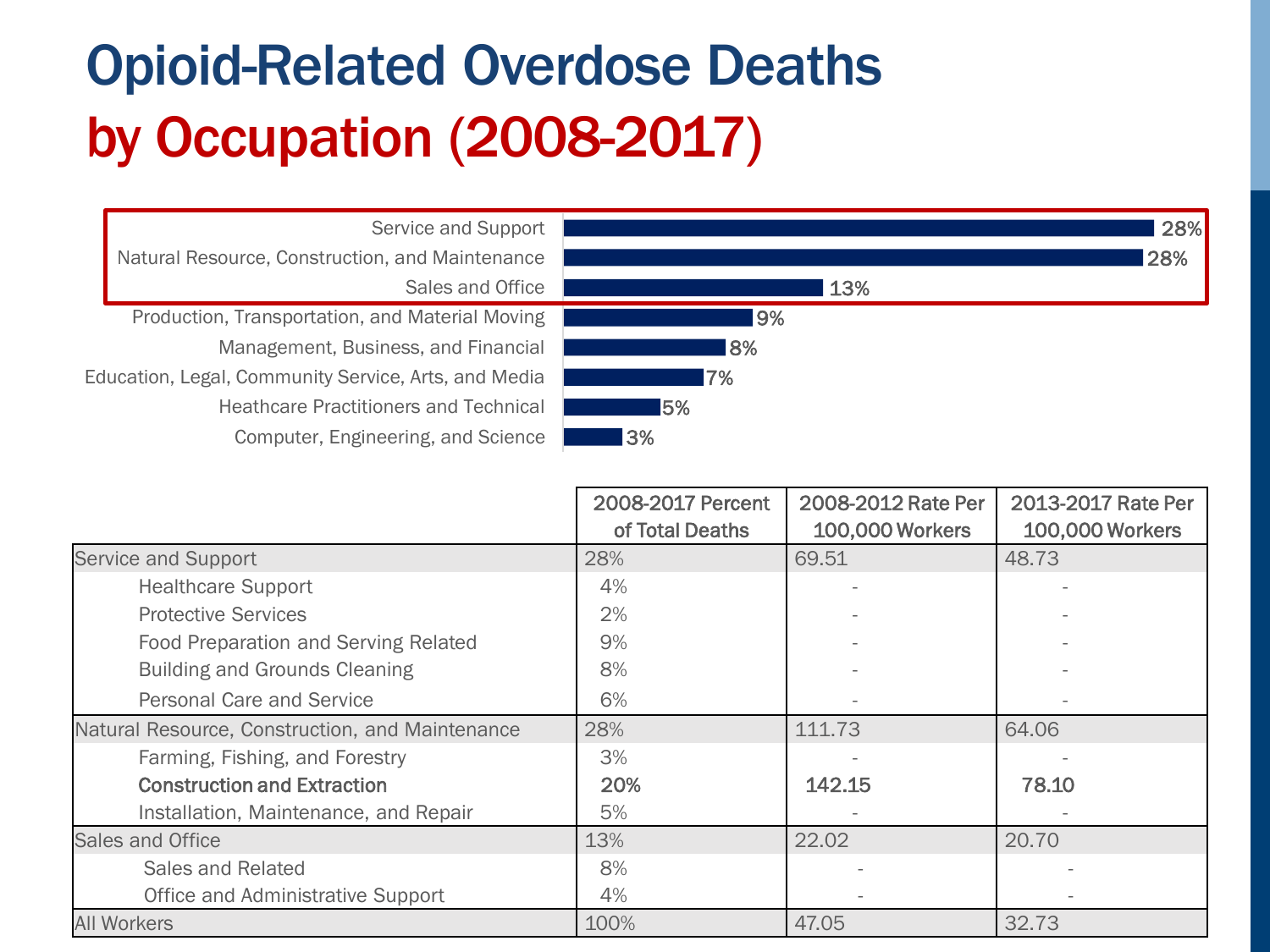## Final thoughts

- Montana resembled other states in terms of opioid-related overdose deaths; NCCI data has not been utilized this way previously
- Injury type *not* controlled for
	- Median medical benefits for wage-loss claims 2013-2017:
		- All claims: \$8,300
		- Construction Industry: \$9,051
		- Farm & Ranch Class Code: \$14,041
	- Thumula et al. (2018) controlled for injury type and construction and mining were *still* more likely than other industries to receive an opioid prescription for pain
- Geographical differences?
- No causal references can be made
- Any correlation between a workers' compensation claim and opioid-related overdose death also unclear
	- Of the opioid-related overdose deaths where industry and/or occupation were identified, 23% filed a workers' compensation claim in the 5 years prior, of which 7% involved wage-loss (MT, DLI)

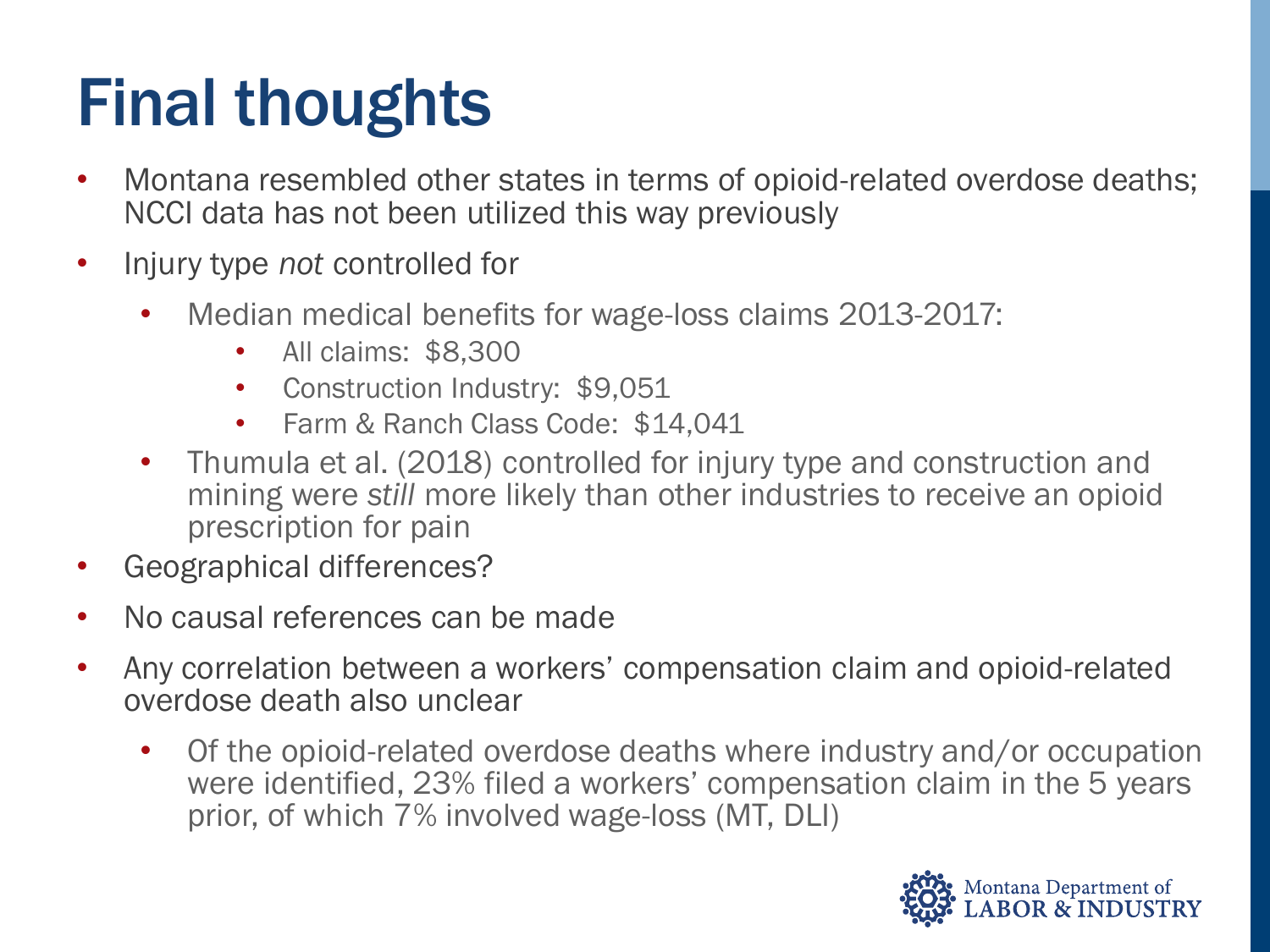## Resources

#### **Opioids at Work Employer Toolkit** – <https://www.nsc.org/pages/prescription-drug-employer-kit>

In their employer toolkit, the National Safety Council has put together research and resources to educate both workers and employers and to assist employers in implementing a workplace program on opioids. The toolkit includes "sample policies, fact sheets, presentations, safety talks, posters, white papers, reports, videos and more".

#### Using Naloxone to Reverse Opioid Overdose in the Workplace: Information for Employers and Workers – <https://www.cdc.gov/niosh/docs/2019-101/background.html>

Naloxone is a life-saving drug capable of reversing the effects of an opioid overdose. In 2017, Montana expanded access to naloxone by allowing pharmacies to distribute naloxone without a prescription. The National Institute for Occupational Safety and Health (NIOSH) developed information to assist employers in deciding whether to establish a naloxone use program in the workplace.

#### Workplace Solutions: Medication-Assisted Treatment for Opioid Use Disorder –

<https://www.cdc.gov/niosh/docs/wp-solutions/2019-133/pdfs/2019-133.pdf?id=10.26616/NIOSHPUB2019133>

Medication-assisted treatment (MAT) combines medication and behavioral therapy to treat opioid use disorder. NIOSH provides information for workers in understanding and accessing MAT and for employers wishing to support workers with opioid use disorder.

#### #FarmTownStrong – <https://farmtownstrong.org/>

Recognizing the challenges of treating opioid misuse in rural areas, the National Farmers Union and American Farm Bureau Federation partnered together to create #FarmTownStrong, a campaign which highlights the impacts of opioids to agriculture and ranch workers and provides education and resources for those seeking treatment.

#### Resources to Prevent Opioid Deaths in Construction - <https://www.cpwr.com/research/opioid-resources>

With an association between opioid-related overdose deaths and construction established at both the state and national level, the Center for Construction Research and Training compiled a list of opioid-related resources for construction workers and employers.

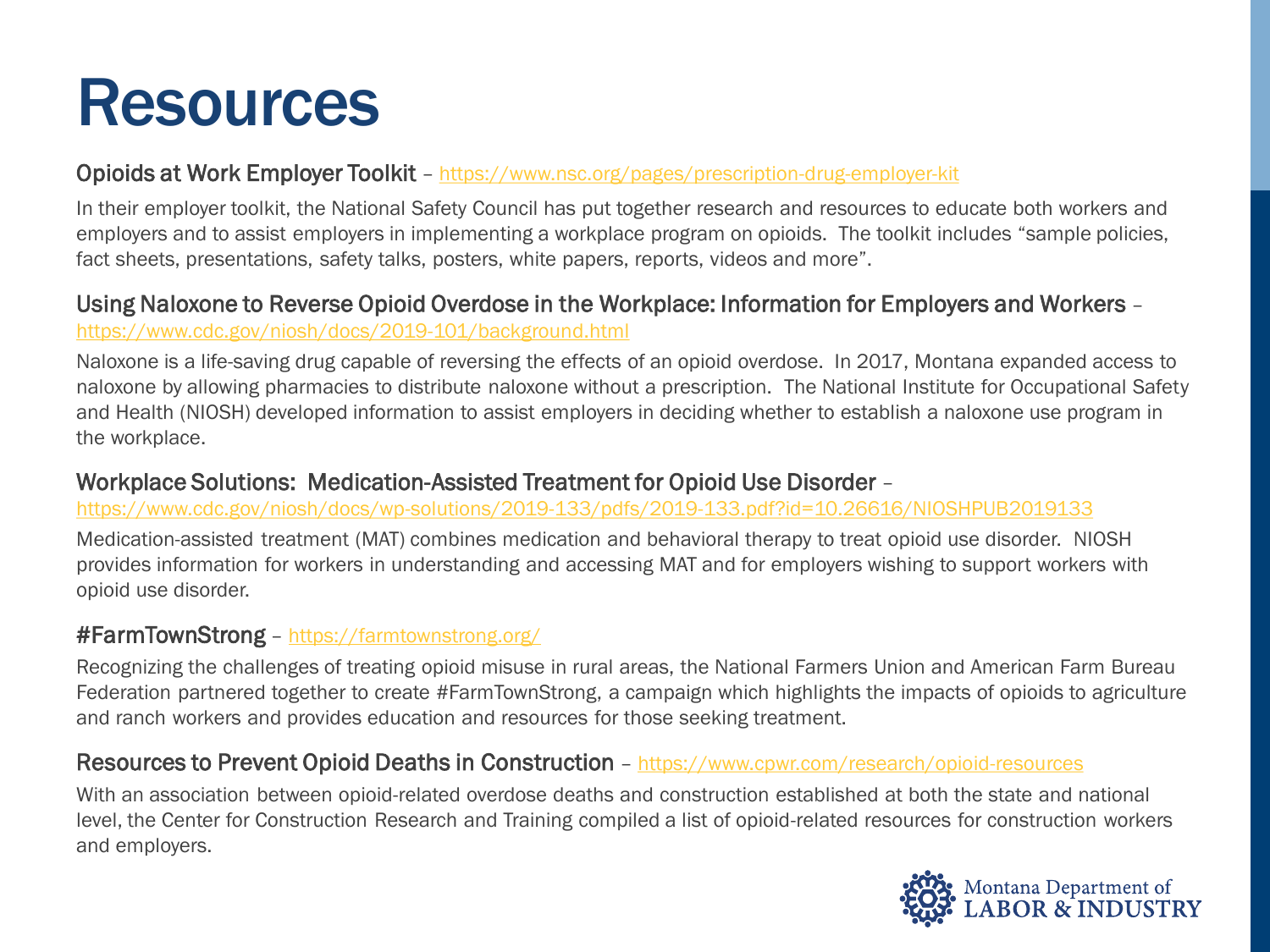## References

Dissell, R. (November 5, 2017). *Ohio construction workers seven times more likely to die of an opioid overdose in 2016*. The Plain Dealer. Retrieved from https://www.cleveland.com/metro/2017/11/ ohio construction workers seven times more likely to die of an opioid overdose in 2016.html

Dowell D, Haegerich TM, & Chou R. (March 2016). *CDC Guideline for Prescribing Opioids for Chronic Pain – United States, 2016*. Centers for Disease Control and Prevention. MMWR Recomm Rep 2016;65(No. RR-1):1–49. DOI: http://dx.doi.org/10.15585/mmwr.rr6501e1

Goplerud, E., Hodge, S., & Benham, T. (November 2017). *A Substance Use Cost Calculator for US Employers With an Emphasis on Prescription Pain Medication Misuse*. Journal of Occupational and Environmental Medicine, 59(11), 1063–1071. doi: 10.1097/JOM.0000000000001157

Harduar Morano L, Steege AL, & Luckhaupt SE. (August 2018). *Occupational Patterns in Unintentional and Undetermined Drug-Involved and Opioid-Involved Overdose Deaths — United States, 2007–2012*. MMWR Morb Mortal Wkly Rep 2018;67:925–930. DOI: http://dx.doi.org/10.15585/mmwr.mm6733a3

Hawkins D, Roelofs C, Laing J, Davis L. (July 2019). *Opioid*‐*related Overdose Deaths by Industry and Occupation — Massachusetts*, 2011‐2015. Am J Ind Med. 2019;1‐11. https://doi.org/10.1002/ajim.23029

Montana Department of Labor and Industry, Employment Relations Division. (2019). Workers' Compensation Administrative Database.

National Council on Compensation Insurance. (September 2018). *Medical Data Report: Opioid Utilization Supplement – Montana*. Retrieved from: https://www.ncci.com/Articles/Pages/ II\_MedicalDataReportState\_MT.aspx

Thumula, V., & Liu T. (December 24, 2018). *Correlates of Opioid Dispensing*. Workers' Compensation Research Institute. Retrieved from: https://www.wcrinet.org/reports/correlates-of-opioid-dispensing

U.S. Department of Labor, Bureau of Labor Statistics. *Incidence rates of nonfatal occupational injuries and illnesses involving days away from work by selected worker and case characteristics and industry, Montana, private industry, 2011 - 2017*. Survey of Occupational Injury and Illness. Retrieved from: https://data.bls.gov/